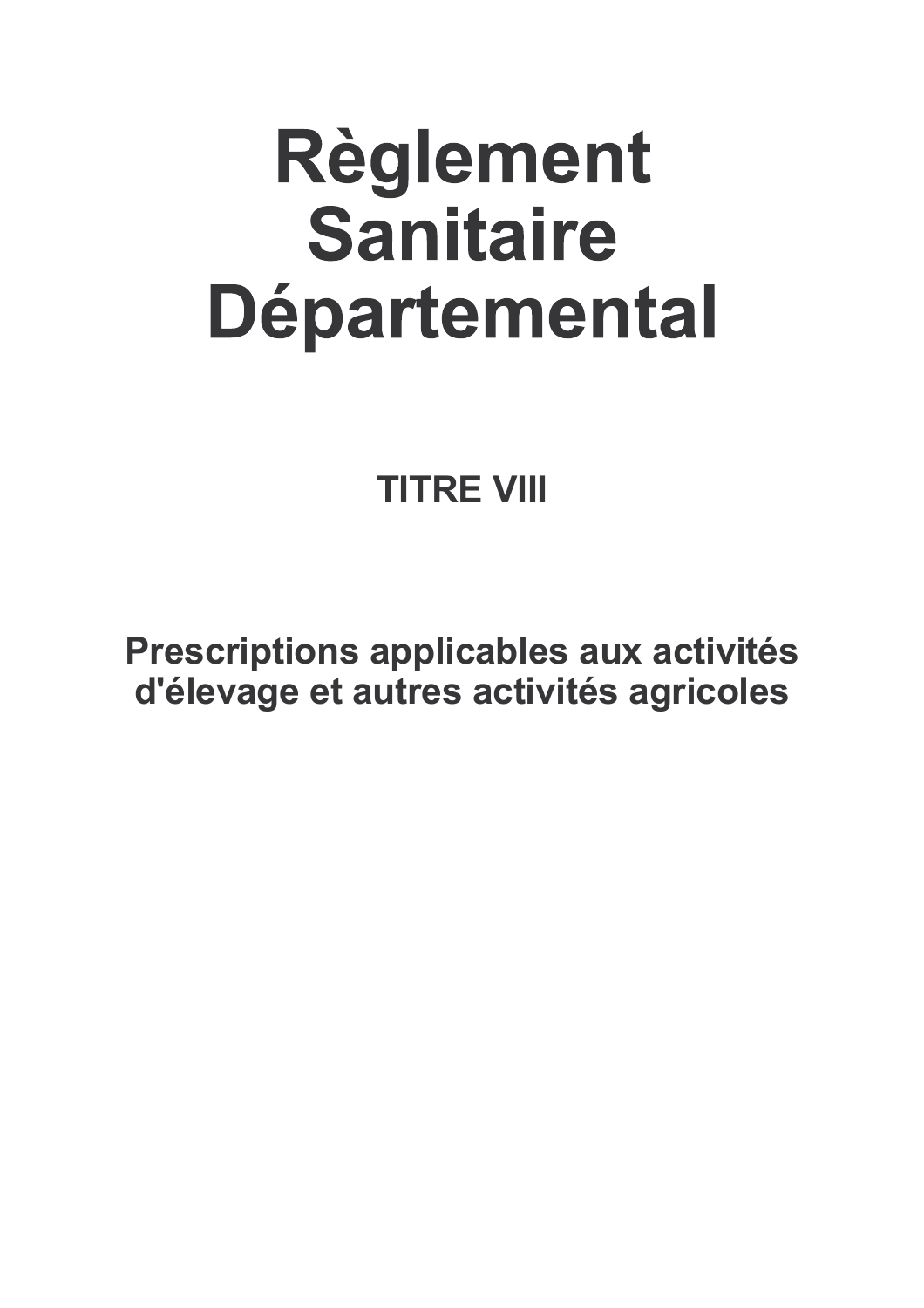# **TITRF VIII**

#### PRESCRIPTIONS APPLICABLES AUX ACTIVITES D'ELEVAGE ET AUTRES ACTIVITES AGRICOLES. (Arrêté du 20/02/85 modifié par l'arrêté du 14/03/85)

## Article 153 - Règles d'implantation des bâtiments d'élevage ou d'engraissement. (création, extension, réaffectation)

#### 153-1 - Présentation du dossier

Toute création, extension ou réaffectation d'un bâtiment d'élevage ou d'engraissement à l'exception des bâtiments d'élevage de lapins et volailles comprenant moins de cinquante animaux de plus de trente jours et des bâtiments consacrés à un élevage de type familial (on entend par élevage familial : les élevages dont la production est destinée à la consommation familiale, et non pas à la vente dans le cas des lapins, volailles, porcs ou à l'agrément de la famille : chiens, chats, oiseaux...) doit faire l'objet, de la part du maître d'ouvrage, de l'établissement d'un dossier de déclaration comportant les informations suivantes :

a) plan de masse à l'échelle du cadastre sur lequel doivent figurer notamment :

- le ou les points de prélèvement d'eau destinée à l'alimentation humaine ou animale ou à l'arrosage des cultures maraîchères situées dans un rayon de 100 mètres autour de l'installation :

- l'emplacement des immeubles habités ou occupés habituellement par des tiers, des zones de loisirs et de tout établissement recevant du public dans un rayon de 100 mètres

b) un plan détaillé de l'installation d'élevage (échelle 1/100) précisant notamment l'emplacement des stockages de déjections et des installations de traitement.

c) Une note explicative précisant la capacité maximale instantanée de l'établissement d'élevage, les volumes de stockage des déjections, les moyens utilisés pour réduire les odeurs et, éventuellement, le lieu de reiet de l'effluent traité dans le milieu naturel.

d) le cas échéant, le plan d'épandage des eaux résiduaires et des déjections.

Ce dossier de déclaration est adressé au maire de la commune, en quatre exemplaires, en même temps que le dossier de demande de permis de construire.

Dans la semaine qui suit le dépôt du dossier de déclaration. le maire en transmet :

- un exemplaire au Directeur Départemental des Affaires Sanitaires et Sociales, qui en accuse immédiatement réception au maire,

- un exemplaire au Directeur Départemental de l'Agriculture, pour information ;

 $et:$ 

- lorsque la commune est compétente pour délivrer le permis de construire, un exemplaire au service chargé de l'instruction des demandes.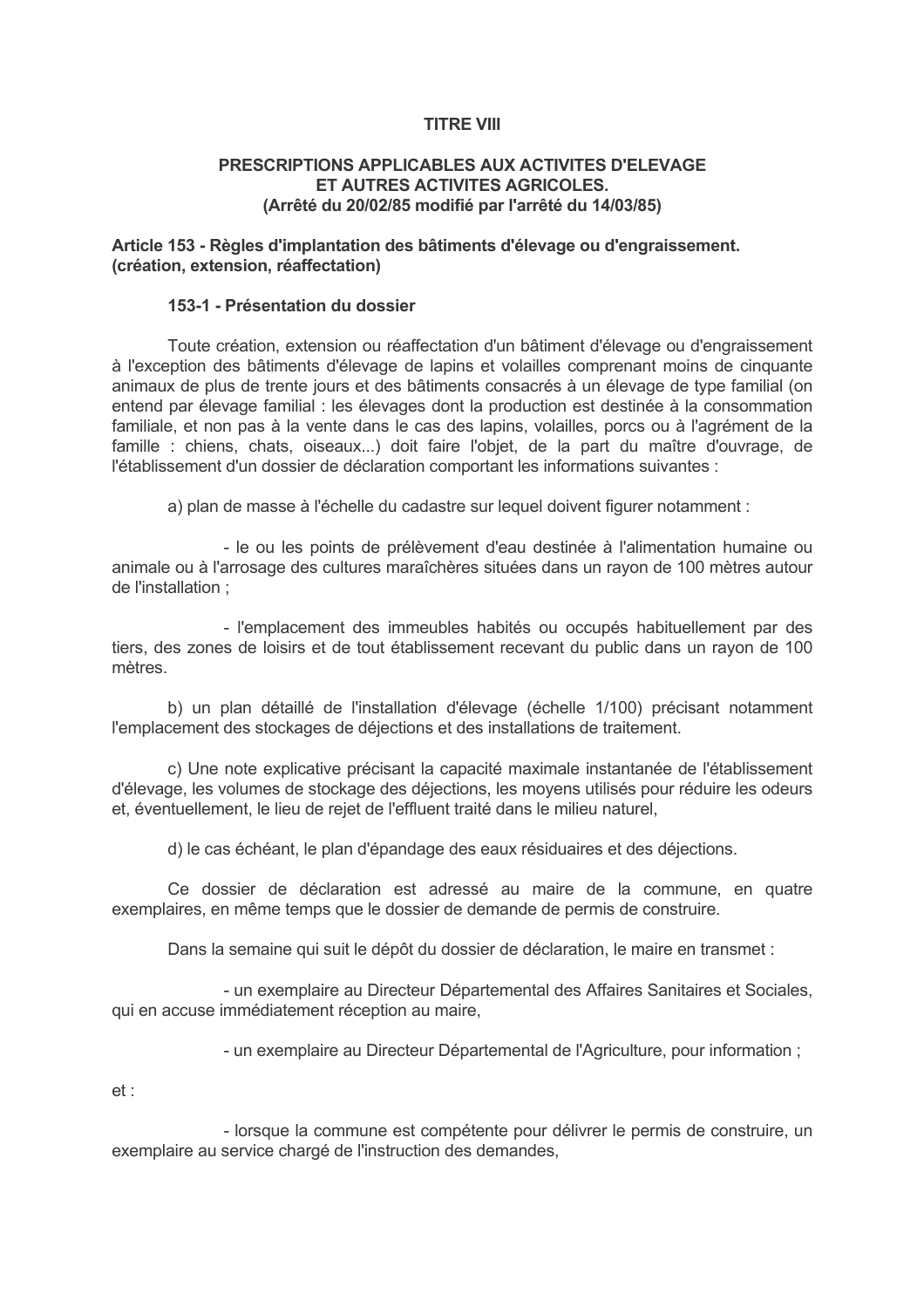- lorsque la commune a délégué sa compétence pour délivrer le permis de construire à un établissement public de coopération intercommunale, un exemplaire au président de cet établissement public :

- lorsque le permis de construire est délivré au nom de l'Etat, un exemplaire au Directeur Départemental de l'Equipement.

Conformément aux dispositions du dernier alinéa de l'article R. 421-15 du Code de l'urbanisme, le Directeur Départemental des Affaires Sanitaires et Sociales dispose d'un délai d'un mois à dater de la réception du dossier de déclaration pour faire connaître son avis motivé à l'autorité compétente pour statuer sur la demande de permis de construire ou au service chargé de l'instruction de cette demande ; passé ce délai, il est réputé avoir émis un avis favorable.

Dans le cas où la création d'un élevage soumis au Règlement Sanitaire Départemental n'a pas à justifier d'un permis de construire, le dossier est constitué et transmis dans les conditions prévues aux précédents alinéas, à l'exception du dossier de permis de construire. Le Directeur Départemental des Affaires Sanitaires et Sociales dispose d'un délai d'un mois à dater de la réception du dossier de déclaration pour faire connaître son avis motivé au maire de la commune qui statue, en cas d'avis défavorable, au nom de l'Etat et notifie sans délai sa décision au déclarant

# 153-2 - Protection des eaux et zones de baignades

Les bâtiments renfermant des animaux à demeure ou en transit ne doivent pas être à l'origine d'une pollution des ressources en eau.

Leur implantation devra satisfaire aux prescriptions générales ou particulières relatives aux périmètres de protection des sources, puits, captages ou prises d'eau.

Elle est. en outre, interdite :

- à moins de 35 m $\cdot$ 

\* des puits et forages.

- \* des sources.
- \* des aqueducs transitant des eaux potables en écoulement libre.

\* de toute installation souterraine ou semi-enterrée utilisée pour le stockage des eaux, que ces dernières soient destinées à l'alimentation en eau potable ou à l'arrosage des cultures maraîchères.

\* des rivages,

\* des berges, des cours d'eau.

Cette prescription pourra être modulée en fonction des caractéristiques topographiques, pédologiques et hydrogéologiques locales.

- à moins de 200 m des zones de baignade et des zones aquicoles.

En outre, les conditions spécifiques de protection des zones d'aquiculture pourront être définies par l'autorité sanitaire, après avis du Conseil Départementale d'Hygiène.

Lorsqu'il existe un point d'eau à proximité. l'ensemble de l'installation devra être concu de manière à éviter tout écoulement vers celui-ci.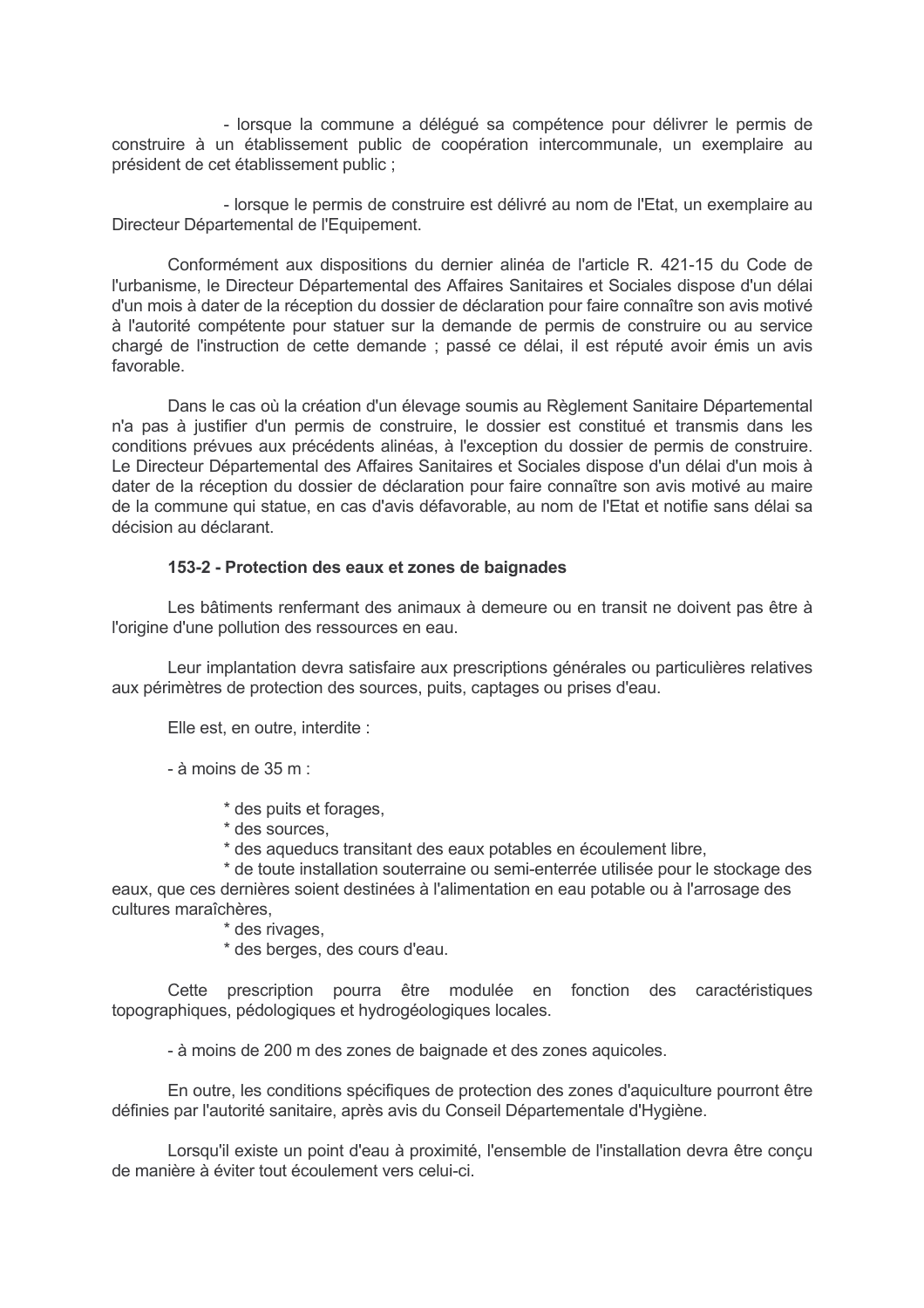#### 153-3 - Protection du voisinage

La conception et le fonctionnement des établissements d'élevage ne doivent pas constituer une nuisance excessive et présentant un caractère permanent pour le voisinage.

Les gérants et propriétaires, les usagers et occupants habituels ou occasionnels des immeubles, des zones de loisirs et de tout établissement recevant du public ne peuvent se prévaloir des éventuels inconvénients (bruits, odeurs) occasionnés au voisinage des établissements d'élevage, dès lors que ceux-ci sont implantés, aménagés et exploités conformément au présent règlement ainsi qu'à toutes les réglementations en viqueur s'v rapportant.

#### 153-4 - Règles générales d'implantation (créations, extensions, réaffectations)

Sans préjudice de l'application des documents d'urbanisme existant dans la commune ou de cahiers des charges de lotissement, l'implantation des bâtiments renfermant des animaux doit respecter les règles suivantes :

- les élevages porcins à lisier ne peuvent être implantés à moins de 100 m des immeubles habités ou habituellement occupés par des tiers, des zones de loisirs et de tout établissement recevant du public.

- les autres élevages, à l'exception des élevages de type familial et de ceux de volailles et de lapins, ne peuvent être implantés à moins de 50 m des immeubles habités ou habituellement occupés par des tiers, des zones de loisirs et de tout établissement recevant du public à l'exception des installations camping à la ferme,

- les élevages de volailles et de lapins ne peuvent être implantés à une distance inférieure à 25 mètres pour les élevages renfermant plus de 50 animaux de plus de 30 jours et, à 50 mètres pour les élevages renfermant plus de 500 animaux de plus de 30 jours, des immeubles habités ou habituellement occupés par des tiers, des zones de loisirs ou de tout établissement recevant du public, à l'exception des installations de camping à la ferme.

A l'exception des établissements d'élevage de volailles ou de lapins renfermant moins de 500 animaux. l'implantation des bâtiments d'élevage ou d'engraissement, dans la partie agglomérée des communes urbaines (1) est interdite.

# 153-5 - Dispositions applicables aux cas d'extension ou de réaffectation de bâtiments d'élevage existants.

Dans le cas d'une extension mesurée d'un bâtiment d'élevage existant ou d'une réaffectation d'un bâtiment d'élevage existant au même type d'élevage ou non, il peut être admis des distances d'éloignement inférieures aux prescriptions générales des articles 153-2 et 153-4, sous réserve du respect des règles de construction, d'aménagement et d'exploitation prévues à l'article 154.

Afin de garantir la salubrité et la santé publique et de protéger la ressource en eau, des aménagements spécifiques supplémentaires peuvent être exigés par l'autorité sanitaire après avis du Conseil Départemental d'Hygiène.

(1) Selon l'INSEE, les communes urbaines sont celles qui possèdent plus de 2000 habitants dans leur partie agglomérée (zones où les habitations sont séparées d'une distance inférieure à 200 mètres).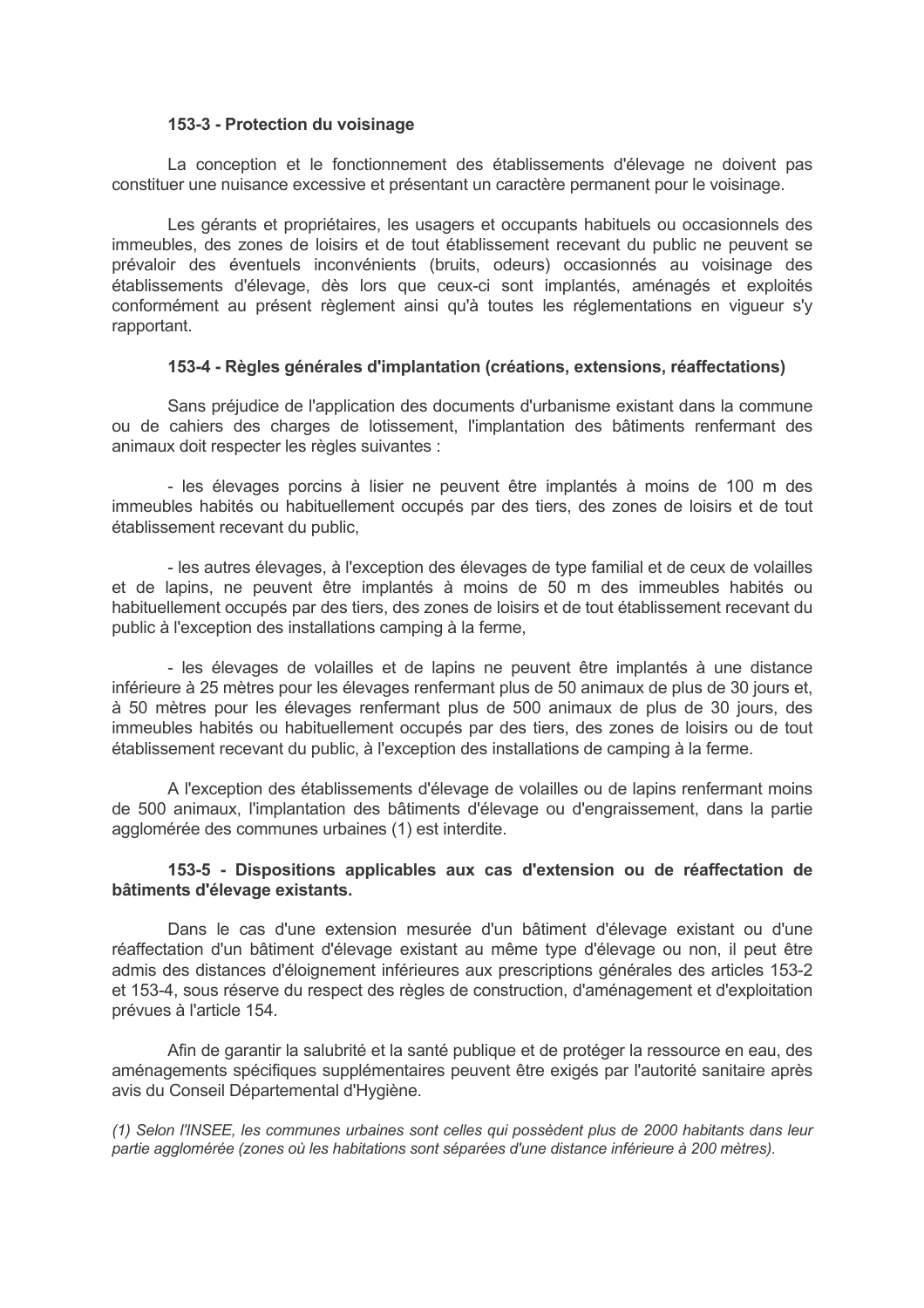L'extension d'un établissement sera réputée "mesurée" si la capacité d'accueil nouvellement créé ne dépasse pas 25 % de la capacité initiales.

En aucun cas, l'implantation d'un bâtiment d'élevage ne pourra être tolérée à moins de 15 mètres d'une habitation occupée par des tiers ou d'un lieu recevant du public.

#### Article 154 - Construction, aménagement et exploitation des logements d'animaux;

# 154-1 - Construction et aménagement des logements d'animaux (création, extension ou réaffectation de bâtiments d'élevage)

Tous les locaux destinés au logement, même temporaire, des animaux, sont efficacement ventilés.

Les communications directes entre les locaux réservés au logement des animaux et les pièces destinées à l'habitation les avoisinant ou les surmontant, sont interdites.

Jusqu'à une hauteur de 0.60 m à 1.50 m selon les espèces animales logées, les murs et les parois doivent être nettovés et désinfectés de manière efficace et les matériaux des murs doivent pouvoir résister à un jet d'eau sous pression.

En dehors des élevages sur litières accumulées les sols doivent être imperméables, maintenus en bon état et avoir une pente suffisante pour assurer l'écoulement des liquides vers un système d'évacuation étanche. Le raccordement de celui-ci, à une fosse étanche ou à un dispositif d'évacuation offrant toute garantie sur le plan sanitaire, est obligatoire.

#### 154-2 - Entretien et fonctionnement

Toutes les parties des établissements et des installations sont maintenues en bon état de propreté et d'entretien.

Des précautions sont prises, pour assurer l'hygiène générale des locaux et en particulier éviter la pullulation des mouches et autres insectes, ainsi que celle des rongeurs. A cet effet, les installations feront l'objet de traitements effectués, en tant que de besoins, avec des produits homologués (1).

Les bâtiments sont approvisionnés en quantité suffisante d'eau de bonne qualité pour l'abreuvement des animaux et d'eau de lavage pour l'entretien des établissements et des installations. Les installations et appareils de distribution destinés à l'abreuvement des animaux ne doivent pas être susceptibles, du fait de leur conception ou de leur réalisation, d'entraîner, à l'occasion de phénomènes de retour d'eau, la pollution du réseau d'eau potable.

L'eau servant au lavage des appareils, récipients et autres objets utilisés pour la traite et la conservation du lait, doit être potable (2).

Il est interdit de nourrir les animaux avec des matières animales en putréfaction.

- (1) Loi du 2 novembre 1943, modifiée par la loi du 22 décembre 1972, relative à l'organisation du contrôle des produits aniparasitaires à usage agricole.
- (2) Arrêté du 15 mai 1974 fixant les conditions d'hygiène relatives aux établissements de collecte et de transformation du lait et des produits laitiers (J.O du 2 juillet 1974)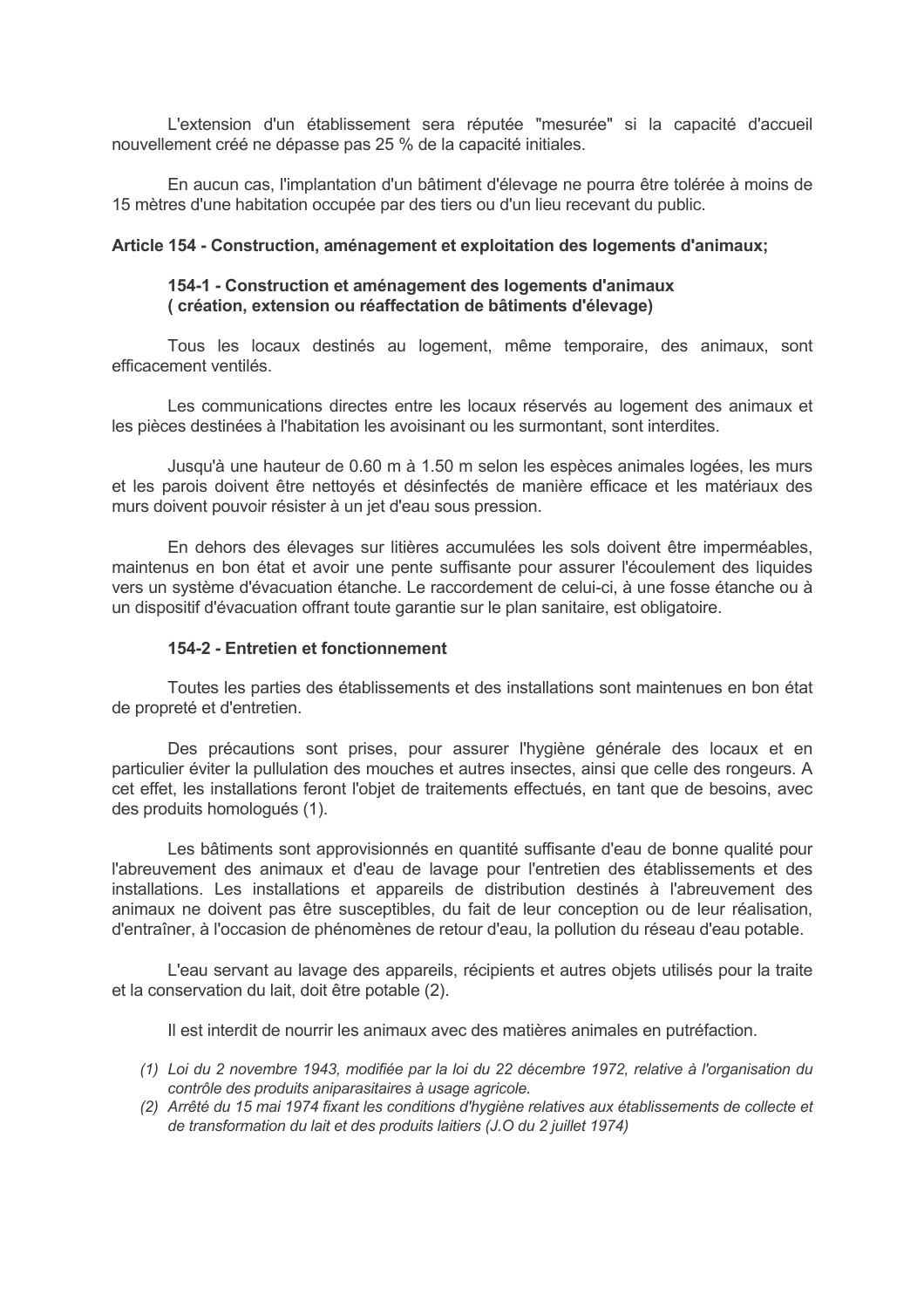#### 154-3 - Stabulations libres

Les prescriptions de cet article sont applicables aux stabulations libres de bovins. équidés, asins, ovins, porcins, caprins, et canins.

Les courettes ou aires d'exercice, mises à la disposition des animaux sont stabilisées ou imperméabilisées.

Elles sont nettoyées et traitées aussi souvent que nécessaire, dans les mêmes conditions gu'au paragraphe 154-2.

Les déjections et les éventuelles eaux de lavage des locaux sont collectées. Les caniveaux conduisant aux ouvrages de stockage, ainsi que ces ouvrages, sont étanches. Toutes dispositions doivent être prises pour que les eaux pluviales issues des toitures et les eaux de ruissellement provenant de l'extérieur ne s'écoulent pas sur les aires d'exercices;

Les eaux pluviales reçues en direct sur les aires d'exercices extérieures pourront ne pas être collectées vers l'ouvrage de stockage si le réseau d'évacuation est muni d'un regard séparateur permettant leur détournement en période de fortes pluies. Les déjections solides et les débris de toutes sortes sont enlevés et stockés dans les mêmes conditions que les fumiers ou les lisiers

Les stabulations libres comportant une aire de repos sur litière accumulée doivent être approvisionnées en litière aussi souvent qu'il est nécessaire en fonction de la technique d'élevage afin de limiter les risques d'infiltration.

S'il n'est pas fait usage de litière, le sol de l'aire de repos sera rendu imperméable. Cette disposition ne s'applique pas au logettes pour bovins et aux élevages sur caillebotis.

#### Article 155 - Evacuation et stockage des fumiers et autres déjections solides.

Les litières provenant des logements d'animaux sont évacuées aussi souvent qu'il est nécessaire

Les dépôts permanents ou temporaires de ces matières ne doivent pas entraîner une pollution des ressources en eau.

#### 155-1 - Implantation des dépôts à caractères permanents

Sans préjudice des dispositions relatives à la police des eaux (1), leur implantation devra satisfaire aux prescriptions générales ou particulières relatives aux périmètres de protection des sources, puits, captages ou prises d'eau.

(1) Décret 73.218 du 23 février 1973, Arrêté du 13 mai 1975. Arrêté du 20 novembre 1979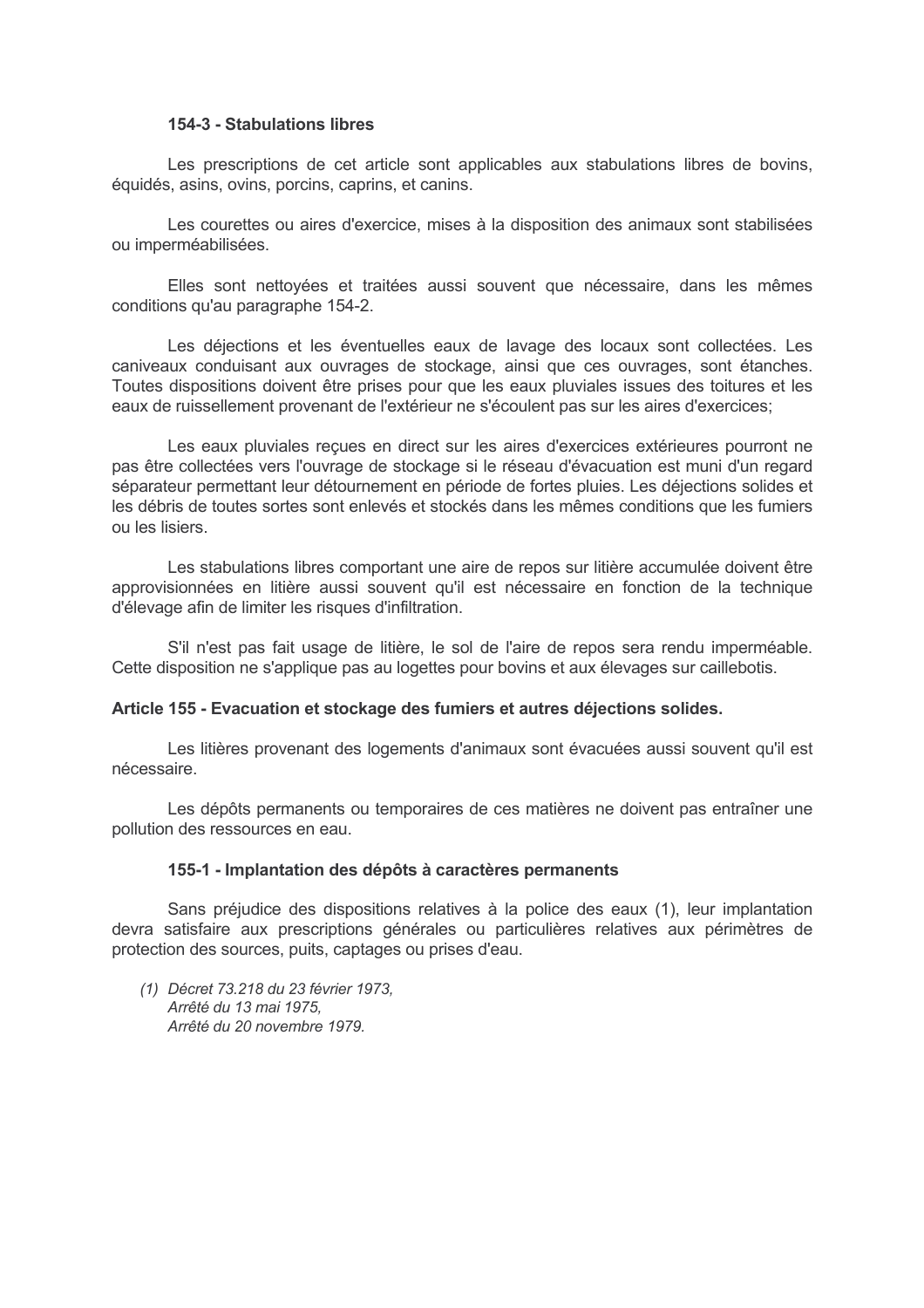Elle est, en outre, interdite à moins de 35 m.

\* des puits et forages.

- \* des sources.
- \* des aqueducs transitant gravitairement de l'eau potable en écoulement libre.
- \* de toute installation souterraine ou semi-enterrée utilisée pour le stockage des

eaux qu'elles soient destinées à l'alimentation en eau potable ou l'arrosage des cultures maraîchères.

\* des rivages,

\* des berges des cours d'eau.

Cette prescription pourra être modulée en fonction des caractéristiques topographiques, pédologiques et hydrogéologiques locales.

Des conditions spécifiques de protection des zones d'aquiculture pourront être définies par l'autorité Sanitaire après avis du Conseil Départemental d'Hygiène.

L'ensemble de l'installation devra être conçu de manière à éviter tout écoulement, même accidentel, vers les points d'eau et les fossés des routes.

Ces dépôts doivent être également établis à une distance d'au moins 50 mètres des immeubles habités ou habituellement occupés par des tiers, des zones de loisirs ou de tout établissement recevant du public. Tout dépôt sur ou à proximité immédiate des voies de communication est interdit.

# 155-2 - Aménagements des dépôts à caractère permanent

Les fumiers sont déposés sur une aire étanche, munie au moins d'un point bas, où sont collectés des liquides d'égouttage et les eaux pluviales qui doivent être dirigés, à l'aide de canalisations étanches et régulièrement entretenues, vers des installations de stockage étanches ou de traitement des effluents de l'élevage.

La superficie de l'aire de stockage sera calculée de manière à pouvoir recevoir un volume de fumiers correspondant à au moins 90 jours de production.

Des mesures appropriées sont prises pour empêcher la pullulation des insectes.

S'il est reconnu nuisible à la santé publique, le dépôt, quelle qu'en soit l'importance, sera remis en état, reconstruit ou supprimé.

# 155-3 - Dispositions applicables aux extensions de dépôts existants et à caractère permanent.

Dans le cas d'une extension mesurée d'un dépôt existant et à caractère permanent ou de la création d'un tel dépôt, opérées conjointement à une extension d'un élevage existant, il peut être admis des distances d'éloignement inférieures aux prescriptions générales fixées à l'article 155.1, sous réserve du respect des règles d'aménagement et d'exploitation prévues à l'article 1552

Afin de garantir la salubrité et la santé publiques et de protéger la ressource en eau, des aménagements spécifiques supplémentaires peuvent être exigés par l'autorité sanitaire après avis du Conseil Départemental d'Hygiène.

L'extension d'un dépôt sera considérée comme mesurée si la capacité nouvellement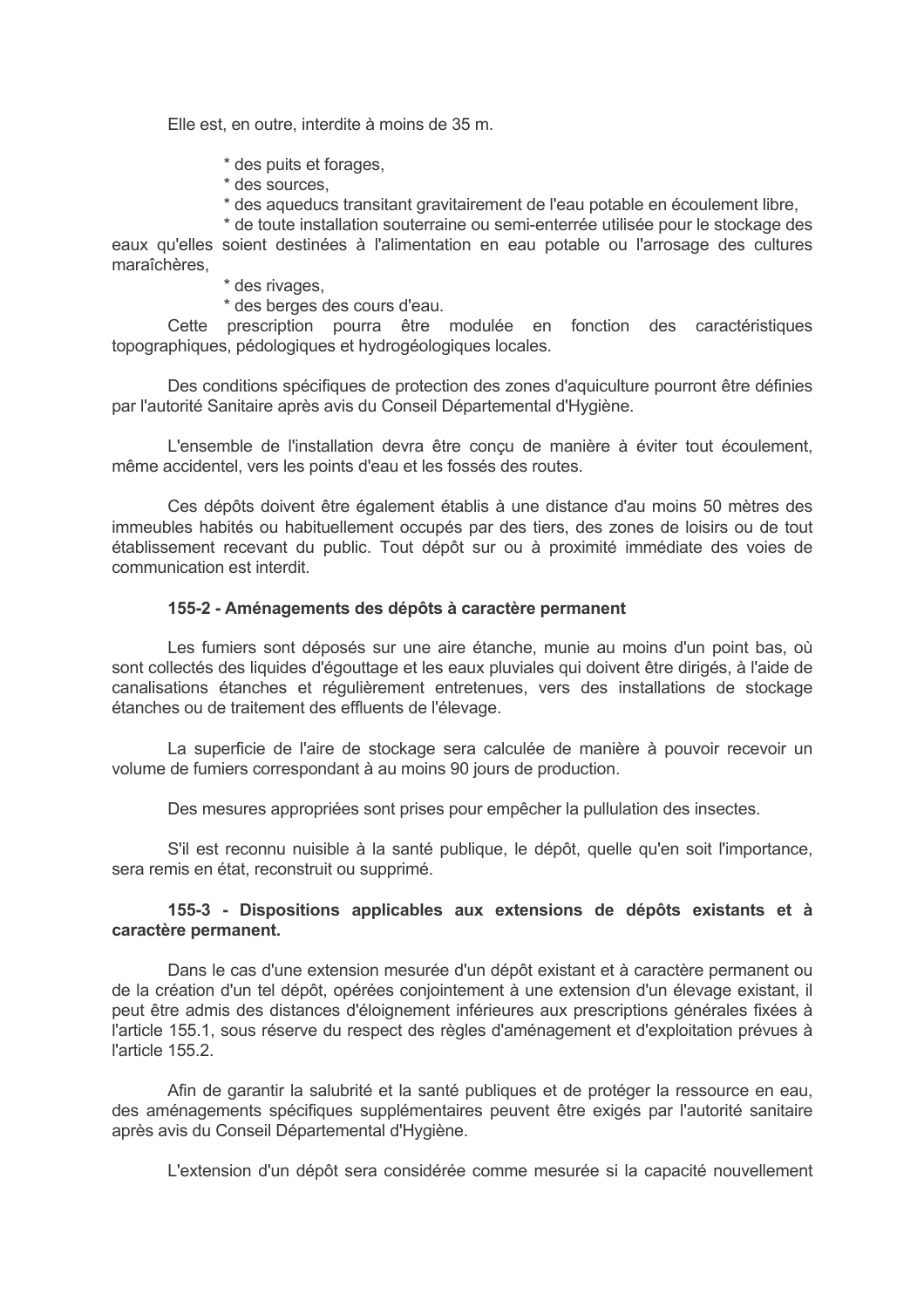créée ne dépasse pas 25 % de celle de l'ouvrage initial.

En aucun cas. l'implantation d'un dépôt de fumier ne pourra être tolérée à moins de 35 mètres d'une habitation occupée par des tiers ou d'un lieu recevant du public.

# Article 156 - Evacuation et stockage des purins, lisiers, jus d'ensilage et eaux de lavage des logements d'animaux et de leurs annexes.

#### 156-1 - Dispositions générales

Les urines et déjections recueillies sous forme de lisiers, les jus d'ensilage et eaux de lavage sont évacuées vers des ouvrages de stockage ou de traitement, implantés suivant les conditions prévues à l'article 155.1 concernant les dépôts de fumier.

Si l'ouvrage de stockage est destiné exclusivement à recevoir des jus d'ensilage, la distance d'implantation vis-à-vis des tiers peut être ramenée à 25 mètres.

A l'extérieur des bâtiments, l'écoulement des purins, lisiers, jus d'ensilage et des eaux de lavage, vers les ouvrages de stockage ou de traitement doit s'effectuer séparément de celles des eaux pluviales et de ruissellement et être assurée par l'intermédiaire de caniveaux ou de canalisations réqulièrement entretenues et étanches. Les eaux de layage peuvent être évacuées vers le réseau d'assainissement communal sous réserve de l'autorisation de la collectivité propriétaire des ouvrages d'assainissement.

Les ouvrages de stockage sont étanches. Leur capacité ne sera pas inférieure au volume de liquides produits durant 90 jours consécutifs.

Si l'ouvrage est couvert par une dalle, elle doit comporter un regard qui sera obturé dans l'intervalle des vidanges et un dispositif de ventilation.

Dans le cas d'une fosse ouverte à l'air libre, elle doit être équipée d'un dispositif protecteur à prévenir tout risque d'accident.

Les ouvrages de stockage sont vidangés dans des conditions réduisant au minimum la gêne pour le voisinage:

Tout écoulement du contenu de ces ouvrages dans les ouvrages d'évacuation d'eaux pluviales, sur la voie publique, dans les cours d'eau ainsi que dans tout autre point d'eau (source, mare, lagune, carrière...) abandonné ou non, est interdit.

Si un ouvrage de stockage constitue une source d'insalubrité, il doit être immédiatement remis en état, reconstruit ou supprimé.

#### 156-2 - Dispositions applicables aux extensions d'ouvrages existants

Dans le cas d'une extension mesurée d'un ouvrage existant ou de la création d'un tel ouvrage, opérées conjointement à une extension d'un élevage existant, il peut être admis des distances d'éloignement inférieures aux prescriptions générales fixées à l'article 156.1, sous réserve du respect des règles d'aménagement, d'entretien et d'exploitation prévues à cet article.

Afin de garantir la salubrité et la santé publiques et de protéger la ressource en eau. des aménagements spécifiques supplémentaires peuvent être exigés par l'autorité sanitaire,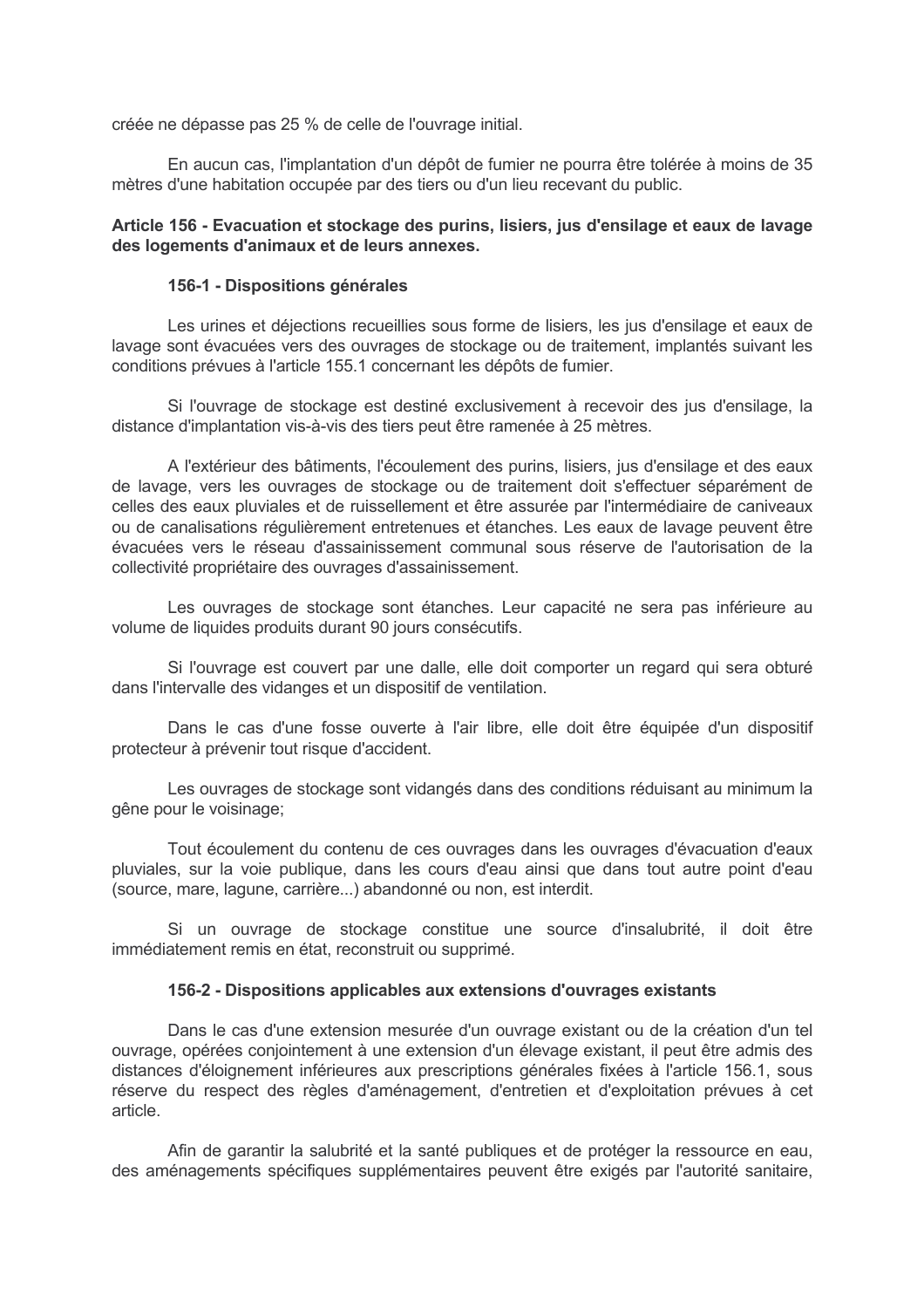après avis du Conseil Départemental d'Hygiène.

L'extension d'un ouvrage de stockage sera réputée "mesurée" si elle ne dépasse pas 25 % de sa capacité d'origine.

En aucun cas, l'implantation d'un ouvrage de stockage de purins ou de lisiers ne pourra être tolérée à moins de 35 mètres d'une habitation occupée par des tiers ou d'un lieu recevant du public.

# Article 157 - Silos destinés à la conservation par voie humide des aliments pour animaux

Les prescriptions de cet article s'appliquent aux stockages de fourrages et autres aliments à l'exclusion de la conservation par voie sèche des foins et des luzernes et du stockage des aliments présentés sous forme de farines ou de granulés.

#### 157-1 - Conception et réalisation

Les silos doivent être réalisés de manière à ce que le produit stocké ne soit pas en contact avec l'eau d'origine pluviale ou tellurique ou l'air. Radiers et parois (lorsque celles-ci existent) doivent être étanches de facon à éviter toute pollution des eaux. Les sols doivent comporter une pente suffisante (au minimum de 2 %) afin d'éviter la stagnation des jus sous l'ensilage, et permettre leur évacuation rapide jusqu'à un lieu de stockage étanche répondant aux conditions précisées à l'article 156.

Les jus d'ensilage sont évacués, stockés et traités dans les conditions définies aux articles 156 et 159.

Pour les ensilages non générateurs de jus (maïs, pulpes surpressées, herbes préfanées...) la réalisation d'un équipement de stockage des jus ne sera pas exigée.

#### 157-2 - Implantation

L'implantation des silos, tels que définis au 157.1, doit satisfaire aux prescriptions générales ou particulières relatives aux périmètres de protection des sources, puits, captages ou prises d'eau.

Elle est, en outre, interdite à moins de 35 m :

- des puits et forages.

- des sources.

- des aqueducs transitant des eaux potables en écoulement libre.

- de toute installation souterraine ou semi-enterrée utilisée pour le stockage des eaux que ces dernières soient destinés à l'alimentation en eau potable ou à l'arrosage des cultures maraîchères.

- des rivages,

- des berges de cours d'eau.

Cette prescription pourra être modulée en fonction des caractéristiques topographiques, pédologiques et hydrogéologiques locales.

Des conditions spécifiques de protection des zones d'aquiculture peuvent être définies par l'autorité sanitaire après avis du Conseil Départemental d'Hygiène.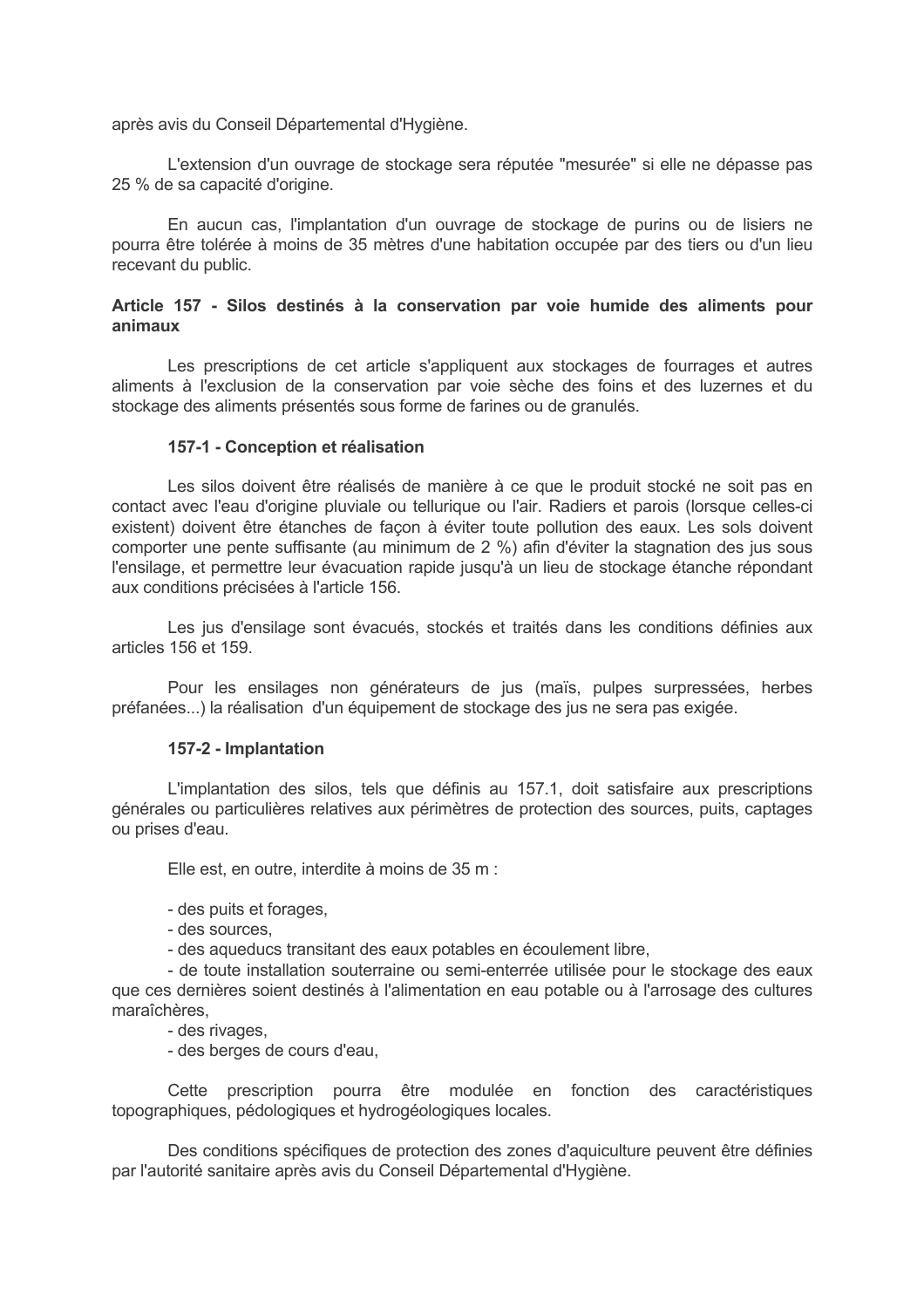Ces silos ne peuvent être implantés à moins :

- de 25 mètres des immeubles habités ou occupés habituellement par des tiers, des zones de loisirs ou de tout établissement recevant du public,

- de 5 mètres de l'alignement des voies publiques.

# 157-3 - Silos non aménagés.

L'implantation dans les conditions prévues à l'article 157-2 de silos non aménagés au sens de l'article 157-1 est admise si les conditions topographiques et géologiques le permettent, notamment en ce qui concerne la protection de la ressource en eau.

Afin de garantir la salubrité et la santé publiques et de protéger la ressource en eau. des distances supérieures à celles prévues à l'article 157-2 peuvent être exigées par l'autorité sanitaire après avis du Conseil Départemental d'Hygiène.

# 157-4 - Exploitation

Toute la surface libre de la masse d'ensilage doit, à l'exception du front d'attaque, être couverte en permanence, par une bâche ou tout autre dispositif étanche à l'eau et à l'air, qui doit être maintenu en bon état et changé si besoin est.

Les parties d'ensilage refusées par les animaux (cas du libre service) ou jugées impropres à la consommation doivent être évacuées et stockées sur des fumières avant épandage, dans les conditions fixées à l'article 159 (alinéa 159-1).

S'il est reconnu nuisibles à la santé publique, le silo quelle qu'en soit l'importance sera remis en état, reconstruit ou supprimé.

# Article 158 – Dépôts de matières fermentescibles destinées à la fertilisation des sols (à l'exception de ceux visés aux articles 155 et 157)

Sans préjudice des dispositions relatives à la police des eaux (1), les dépôts de matières fermentescibles ne doivent pas être à l'origine de nuisance ou de pollution des eaux.

Les dépôts d'ordures ménagères non triés, constitués en vue de leur élimination sont soumis à la loi du 19 juillet 1976 relative aux installations classées.

Tous les autres dépôts (ordures ménagères, résidus verts...) qu'ils soient définitifs ou temporaires, doivent répondre aux prescriptions suivantes lorsque leur volume dépasse 5  $\mathrm{m}^3$ .

Au-delà d'un volume de 50 m<sup>3</sup>, ces dépôt doivent faire l'obiet d'une déclaration préalable à la mairie :

Dans tous les cas :

- leur implantation doit satisfaire aux prescriptions générales ou particulières relatives aux périmètres de protection des sources, puits, captages ou prises d'eau ;

 $(1)$ Décret 73.218 du 23 février 1973 Arrêté du 13 mai 1975 Arrêté du 20 novembre 1979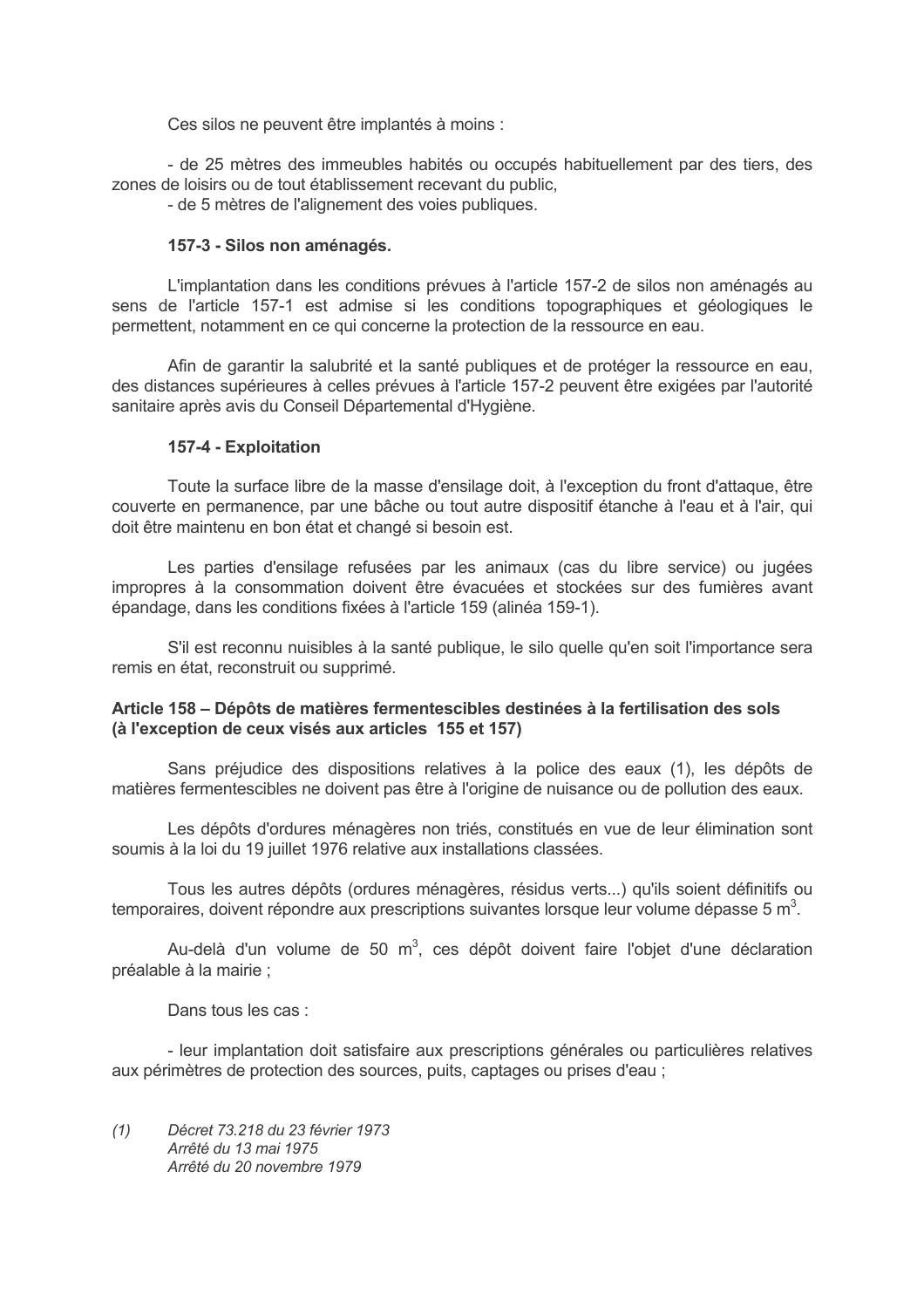Elle est, en outre, interdite à moins de 35 mètres :

- des puits et forages,
- des sources,
- des aqueducs transitant des eaux potables en écoulement libre,

- de toute installation souterraine ou semi-enterrée utilisée pour le stockage des eaux. que ces dernières soient destinées à l'alimentation en eau potable ou à l'arrosage des cultures maraîchères.

- des rivages,

- des berges des cours d'eau.

Cette prescription pourra être modulée en fonction des caractéristiques topographiques, pédologiques et hydrogéologiques locales.

Des conditions spécifiques de protection des zones aquicoles peuvent être définies par l'autorité sanitaire après avis du Conseil Départemental d'Hygiène.

Cette implantation est également interdite :

- à moins de 200 m de tout immeuble habité ou occupé habituellement par des tiers. des zones de loisirs et de tout établissement recevant du public, à moins qu'il ne s'agisse d'ateliers de compostage spécialement aménagés et régulièrement autorisés :

- à moins de 5 m de l'alignement des voies de communication.

Leur établissement, dans une carrière ou tout autre excavation, est interdit.

- après toute opération de déchargements de nouvelles matières, les dépôts doivent être recouverts dans la journée ou au plus tard le lendemain par une couche de terre meuble ou par toute autre matière inerte, d'au moins 10 cm d'épaisseur.

- de tels dépôts ne peuvent avoir un volume supérieur à 2000 m<sup>3</sup> et leur hauteur ne doit pas dépasser 2 m

- les dépôts constitués en vue d'une utilisation agricole doivent être exploités dans un délai maximum d'un an

Les dépôts constitués par un compost dont les caractéristiques sont conformes à la norme en vigueur (1) ne sont pas soumis aux prescriptions de distances vis-à-vis des tiers, de recouvrement par un matériau inerte et d'interdiction d'établissement dans une carrière.

#### Article 159 - Epandage

Sans préjudice des réglementations en vigueur (2), les dispositions du présent article s'appliquent aux substances organiques susceptibles de constituer un danger direct pour la santé publique, tels que : lisiers, purins, fumiers, déchets solides d'animaux et plus

(1) Norme U 44051 de l'AFNOR sur les amendements organiques, dénomination et spécifications (2) Norme U 44041 de l'AFNOR sur l'utilisation en agriculture des boues de stations d'épuration.

- instruction technique du 12 août 1976 relative aux porcheries (J.O. NC du 9 décembre 1976)
- circulaire du 10 juin 1976 relative à l'assainissement des agglomérations et à la protection  $\mathcal{L}^{\text{max}}$ sanitaire du milieu récepteur (J.O NC du 21 août 1976
- mesures de police sanitaire (article 213 et suivant du code rural)
- décret 73.218 du 23 février 1973
- Arrêté du 20 novembre 1979
- Circulaire du 4 novembre 1980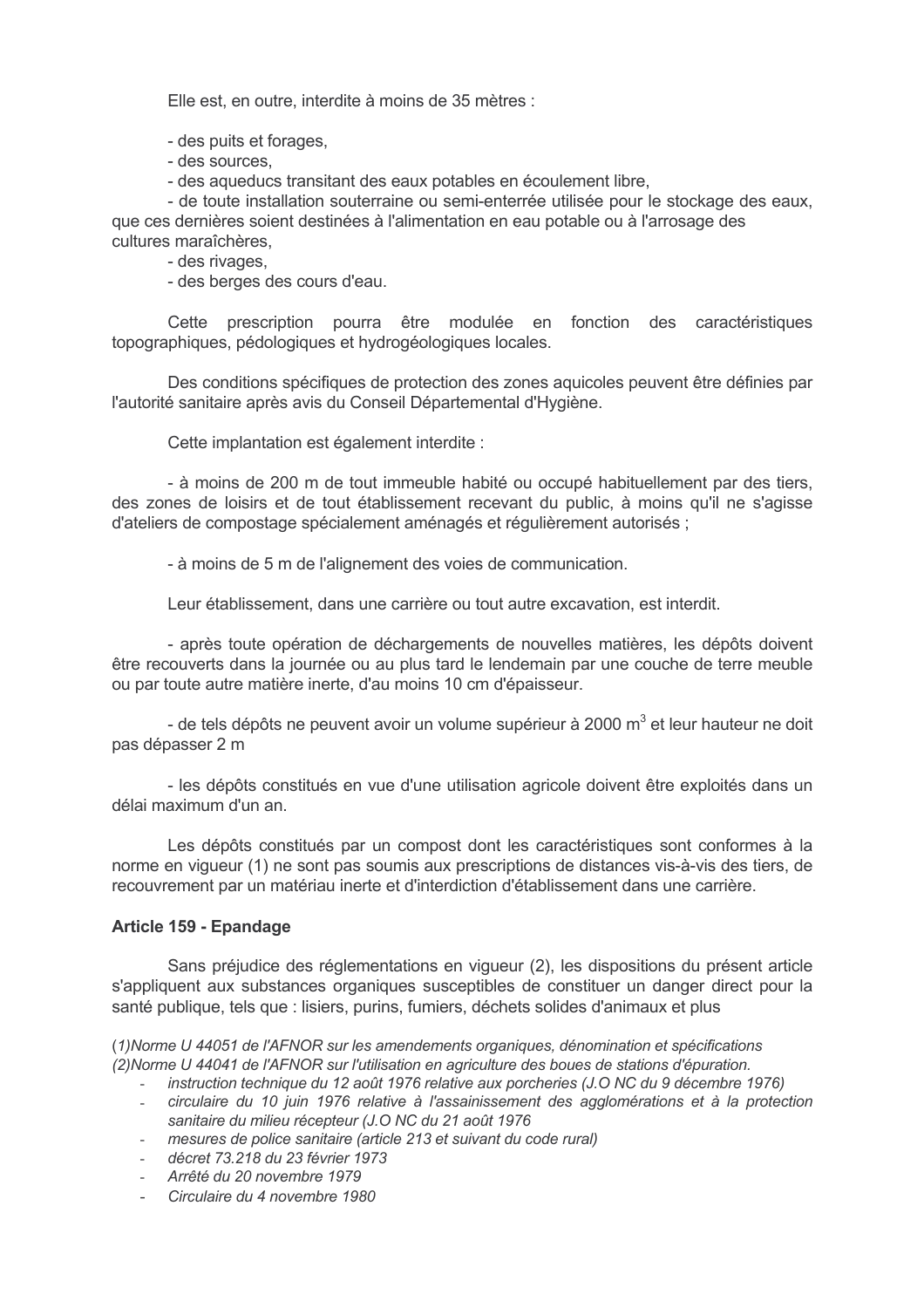généralement, aux eaux résiduaires des établissements renfermant des animaux, boues de stations d'épuration, matières de vidange, jus d'ensilage et résidus verts ainsi qu'aux eaux résiduaires d'origine domestique.

# 159-1 - Dispositions générales

L'épandage de telles matières devra satisfaire aux prescriptions générales ou particulières relatives au périmètre de protection des sources, puits, captages ou prises d'eau.

Il est. en outre, interdit à moins de 35 m :

- \* des puits et forages.
- \* des sources.
- \* des aqueducs transitant des eaux potables en écoulement libre,

\* de toute installation souterraine ou semi-enterrée utilisée pour le stockage des eaux, que ces dernières soient destinées à l'alimentation en eau potable ou à l'arrosage des cultures maraîchères.

- \* des rivages,
- \* des berges des cours d'eau

Des conditions spécifiques visant à la protection des zones aquicoles, pourront être fixées par l'autorité sanitaire, après avis du Conseil Départemental d'Hygiène.

Toutes dispositions doivent êtres prises pour que les eaux de ruissellement ne puissent, en raison de la pente du terrain notamment, atteindre les endroits ou les milieux protégés et ne soient cause d'inconvénients pour la santé publique ou, d'incommodités pour le voisinage.

L'épandage est notamment interdit :

- sur les zones et pendant les périodes définies par arrêtés municipaux
- en période de gel (sauf pour les déchets solides)
- en période de fortes pluies

- en dehors des terres réqulièrement exploitées ou destinées à une remise en exploitation ou faisant l'obiet d'opération de reconstitution des sols.

En aucun cas, la capacité d'absorption des sols ne devra être dépassée afin d'éviter que la stagnation prolongée sur le sol, le ruissellement en dehors du champ d'épandage ou une percolation rapide vers les nappes souterraines ne puisses se produire.

Ainsi, la nature, les caractéristiques et les quantités des produits épandus devront rester compatibles avec une protection sanitaire et agronomique du milieu

#### 159-2 - Dispositions particulières

# 159-2-1 - Lisiers, purins, eaux résiduaires de lavage des locaux abritant le hétail

L'épandage est interdit à moins de 100 m des immeubles habités ou habituellement occupés par des tiers, des zones de loisir et des établissements recevant du public. Si les lisiers, purins et eaux résiduaires sont désodorisés ou enfouis dans les meilleurs délais, par une facon culturale superficielle, cette distance peut être diminuée sans toutefois être inférieure à 50 M.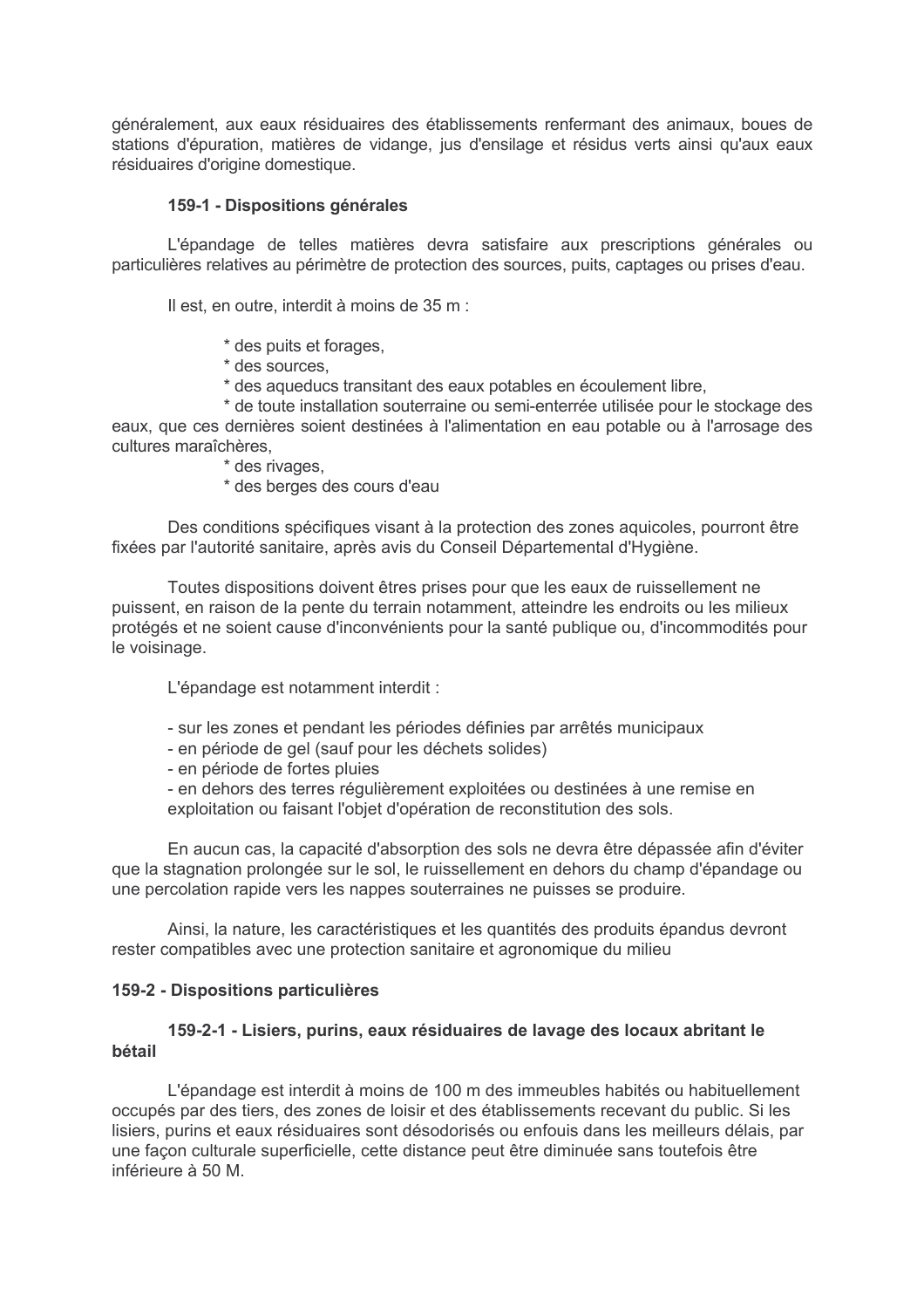# Etablissement d'un plan d'épandage :

Lorsqu'un plan d'épandage, indiquant précisément les parcelles retenues pour recevoir les effluents, est établi et a obtenu l'approbation de l'autorité sanitaire, les dispositions prévues par celui-ci (qualités et quantités d'effluents, modalité et périodicité de l'épandage, délai de remise à l'herbe des animaux) et définies en fonction des caractéristiques locales, sont seules applicables.

L'approbation du Directeur Départemental des Affaires Sanitaires et Sociales sera considérée comme acquise, dès lors qu'aucune observation n'aura été adressée au pétitionnaire dans un délai de 1 mois après réception du dossier.

# Absence du plan d'épandage :

En l'absence du plan d'épandage les dispositions suivantes sont applicables :

L'épandage est interdit:

- sur les terrains affectés ou qui seront affectés dans un délai d'un an. à des cultures maraîchères.
- à moins de 200 m des cours d'eau si la pente du terrain est supérieure à  $7%$
- sur les pâturages, ne peuvent être épandus que les lisiers avant subis soit un stockage répondant aux prescriptions de l'article 156 d'une durée minimale de 30 jours en saison chaude et de 60 jours en saison froide. soit un traitement approprié (digestion: traitement par aération d'une durée minimale de 3 semaines). La remise à l'herbe des animaux se fera au plus tôt 30 jours après l'épandage.

L'épandage par aéro-aspersion est interdit, en l'absence de plan d'épandage approuvé par l'autorité sanitaire.

# 159-2-2 - Fumiers de toute catégorie animale et déjections solides

Sur les terres labourables, l'épandage des fumiers et déjections solides mentionnés dans ce titre doit être suivi d'un labour intervenant le plus tôt possible. L'épandage sans enfouissement de fumier suffisamment fermenté peut s'effectuer sur les prairies et pacages réquijèrement exploités pendant la période d'hivernage des animaux. Si l'épandage est effectué à moins de 100 m d'immeubles habités ou habituellement occupés par des tiers, de zones de loisir et d'établissements recevant du public, il sera suivit d'un labour intervenant au plus tard le lendemain, sauf impossibilité dûment motivée.

# 159-2-3 - Eaux usées et boues de station d'épuration

Leur épandage est interdit à moins de 100 m des immeubles habités ou habituellement occupés par des tiers, de zones de loisir et d'établissements recevant du public. Lorsque les matières sont enfouies dans les meilleurs délais par une façon culturale superficielle, cette distance peut être diminuée sans toutefois être inférieure à 50 m.

# Etablissement d'un plan d'épandage :

Lorsqu'un plan d'épandage, indiquant précisément les parcelles retenues pour recevoir les effluents, est établi et a obtenu l'approbation de l'autorité sanitaire, les dispositions prévues par celui-ci (qualités et quantités d'effluents, modalité et périodicité de l'épandage, délai de remise à l'herbe des animaux) et définies en fonction des caractéristiques locales, sont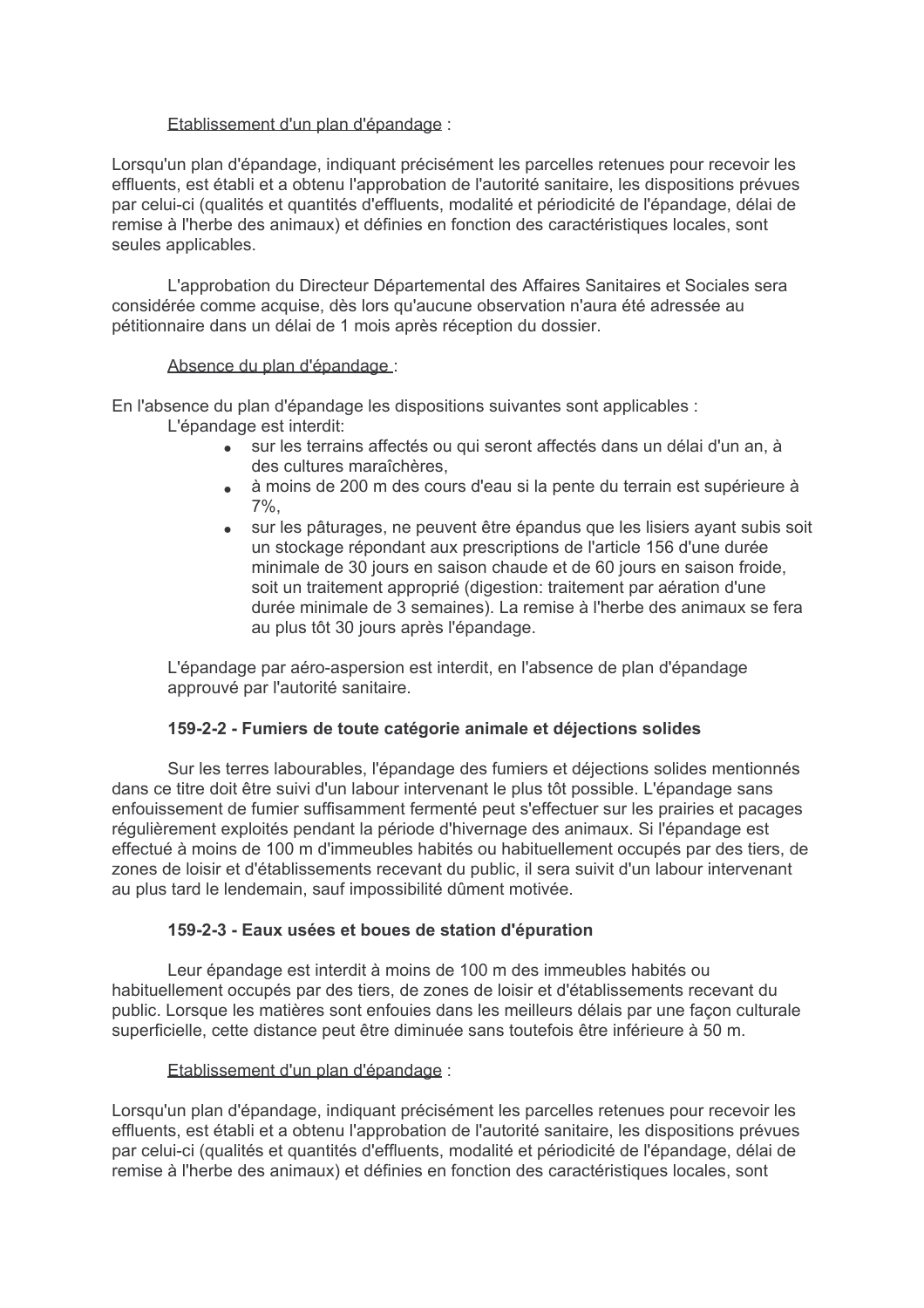seules applicables.

Absence de plan d'épandage :

- eaux usées d'origine domestique. Leur utilisation agricole est autorisée sur les terres labourables si elle est pratiquée

- hors des terrains affectés ou qui seront affectés dans un délai de 1 an à des cultures maraîchères

- à plus de 200 m des cours d'eau si la pente du terrain est supérieure à 7%.

L'épandage par aéro-aspersion est interdit, en l'absence de plan d'épandage approuvé par l'autorité sanitaire

#### Boue de station d'épuration

L'utilisation agricole des boues provenant de l'épuration des eaux usées d'origine urbaine à dominante domestique, agricole ou industrielle du secteur agroalimentaire n'est possible que si leur composition n'est pas incompatible avec la protection des sols et des eaux, notamment en ce qui concerne les métaux lourds. En outre, leur composition doit être conforme à la norme ou, dans le cas contraire, homologuée avec spécification.

Leur épandage est interdit sur les terrains affectés ou qui seront affectés aux cultures maraîchères dans un délai d'1 an

- Dans le cas des boues liquides, l'épandage est interdit à moins de 200 m des cours d'eau si la pente du terrain est supérieure à 7%.

L'épandage par aéro-aspersion est interdit, en l'absence de plan d'épandage approuvé par l'autorité sanitaire

- dans le cas des boues séchées solides ou pâteuses, l'épandage doit être suivit d'un labour intervenant au plus tard le lendemain sauf en cas de force majeure

Sur les pâtures ne peuvent être épandues que des boues ayant fait l'objet d'un traitement approprié tel que traitement thermique. La remise à l'herbe des animaux se fera. au plus tôt, 30 jours après l'épandage.

# 159-2-4 - Matières de vidange issues des dispositifs d'assainissement autonome

La distribution et la répartition non massive des matières de vidange à la surface des terres labourables peuvent être pratiquées:

- hors des terrains affectés ou qui seront affectés dans un délai de 1 an à des cultures maraîchères

- à plus de 200 m des cours d'eau si la pente du terrain est supérieure à 7%.

- à plus de 100 m des immeubles habités ou habituellement occupés par des tiers. de zones de loisir et d'établissements recevant du public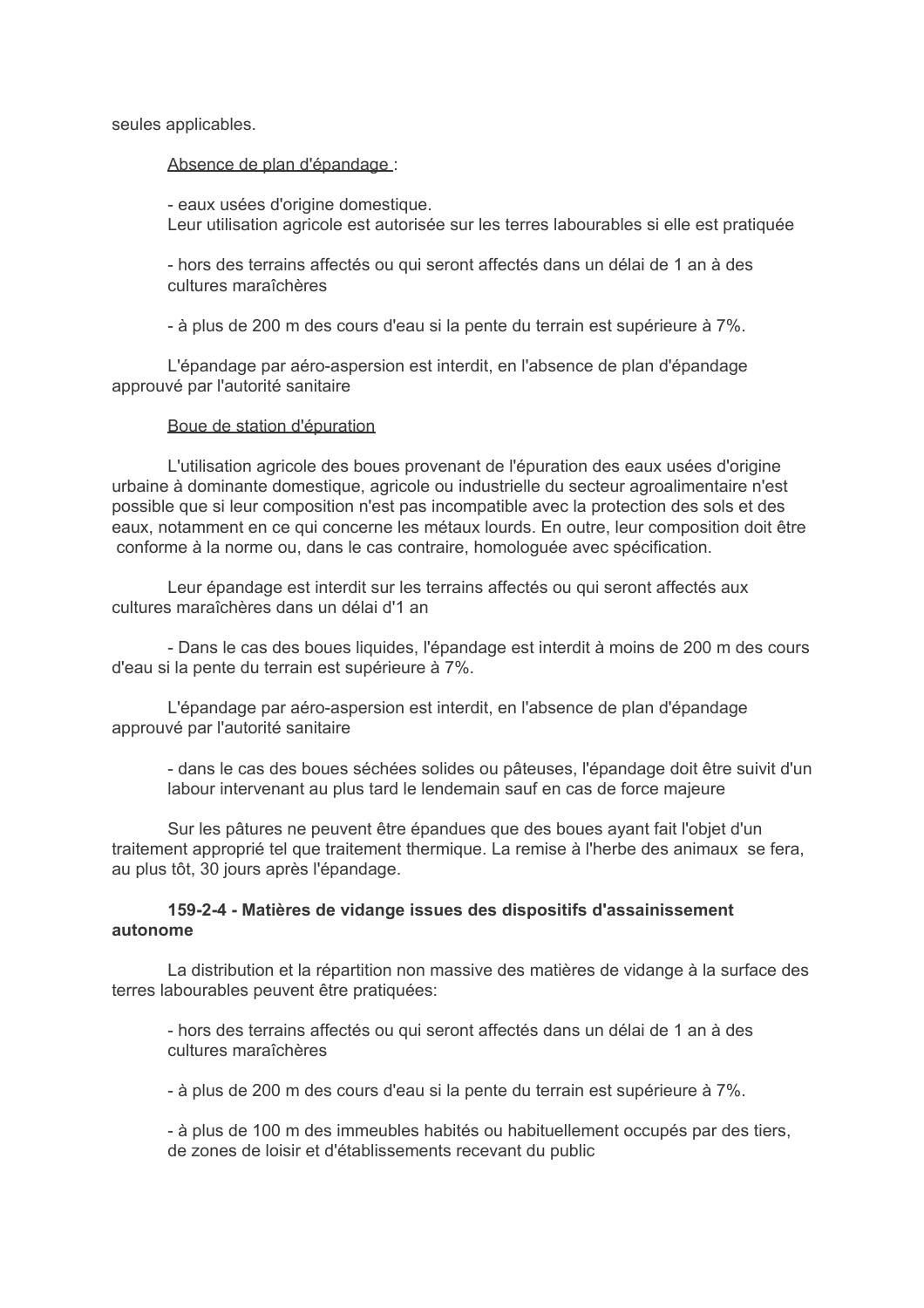Les opérations de cette nature font au préalable l'objet d'une demande d'autorisation qui est transmise par le maire à l'autorité sanitaire.

A cette fin, le responsable de l'exploitation soumettra à son agrément les plans des terrains sur lesquels sera effectué l'épandage.

Les matières doivent être épandues uniformément sur le sol à l'aide de dispositifs appropriés, puis enfouies profondément par un labour intervenant au plus tard le lendemain sauf en cas de force majeure

L'épandage par aéro-aspersion est interdit, en l'absence de plan d'épandage approuvé par l'autorité sanitaire

Dans le cas où les matières de vidange sont collectées et épandues par une entreprise spécialisée, celle-ci doit tenir à jour un cahier d'épandages indiquant, les dates d'épandage, les volumes épandus, et les parcelles réceptrices et qui pourra être examiné par l'autorité sanitaire en tant que de besoins.

#### 159-2-5 - Résidus verts, jus d'ensilage

Lorsqu'elles ne sont pas constituées en dépôt conformément aux prescriptions de l'article 158, les matières fermentescibles telles que les ordures ménagères ayant subi un tri, marcs de fruits, drêches, pulpes et résidus verts utilisés pour la culture font l'objet d'un épandage suivi d'un enfouissement intervenant le plus tôt possible.

L'épandage des jus d'ensilage est interdit à moins de 200 m des cours d'eau si la pente du terrain est supérieure à 7%.

#### 159-2-6 - Boues de curage des plans d'eau, fossés et cours d'eau

Sans préjudice des dispositions générales prévues à l'article 159-1. l'épandage des boues de curage des plans d'eau, fossés et cours d'eau est interdit à moins de 50 m des immeubles habités ou habituellement occupés par des tiers, des zones de loisirs et des établissements recevant du public et à proximité des voies de communication.

Leur épandage n'est possible que si leur composition n'est pas incompatible avec la protection des sols et des eaux, notamment en ce qui concerne les métaux lourds et autres éléments toxiques qu'elles peuvent contenir.

Cette compatibilité est appréciée par référence à la norme AFNOR relative aux boues d'épuration des eaux usées urbaines, tant en ce qui concerne la concentration en métaux lourds du produit épandu que celle du sol destiné à le recevoir (1)

En cas d'incompatibilité, l'opération de curage devra faire l'objet d'une déclaration au commissaire de la République qui arrêtera, après avis des services compétents, les conditions d'élimination des boues de curage.

(1) Norme AFNOR U.44041 sur l'utilisation des boues d'épuration